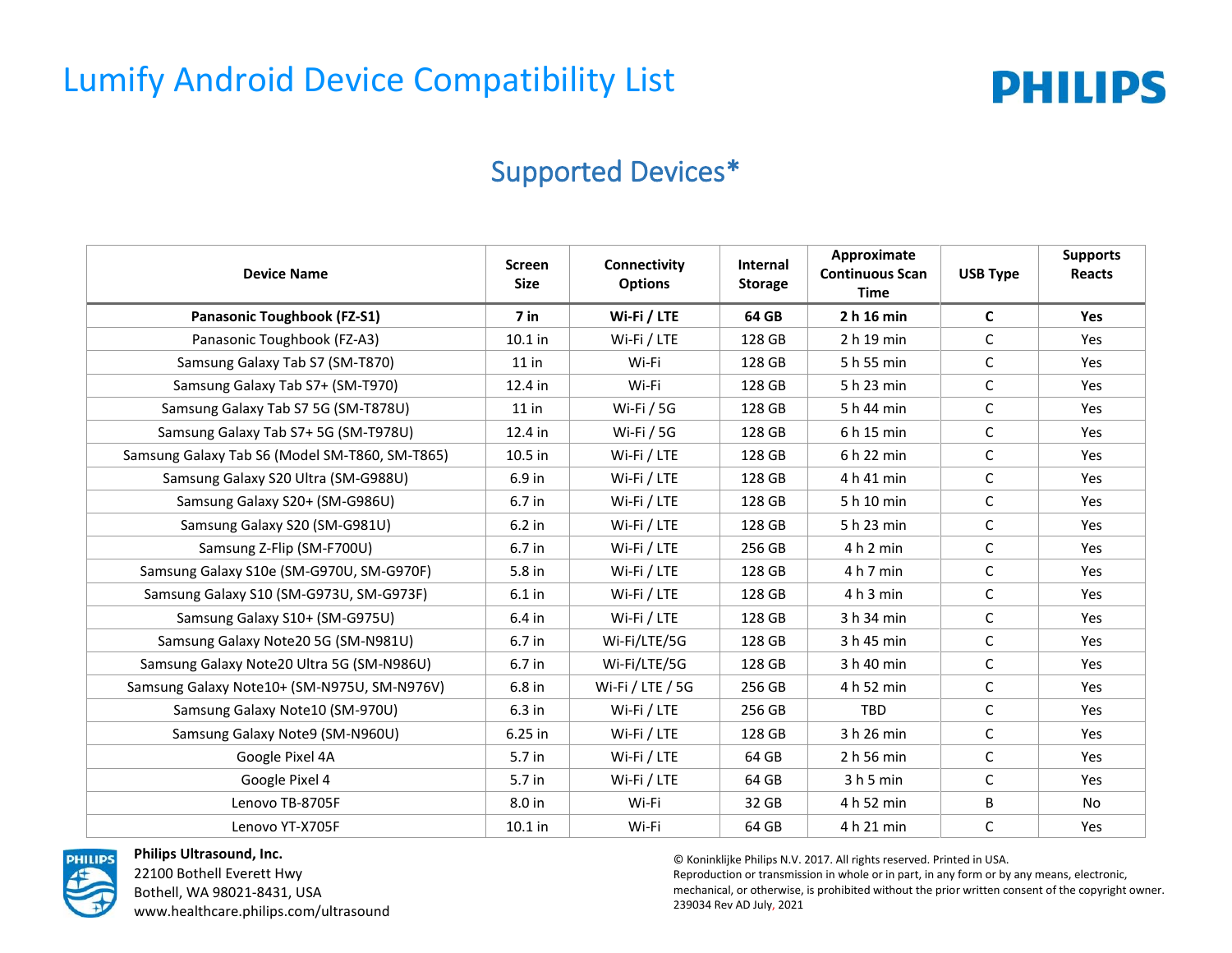

| Concept FPZ10-A9                              | 10 in | Wi-Fi/LTE | 64 GB | $8$ hrs +  | <b>Yes</b><br>1 CJ |
|-----------------------------------------------|-------|-----------|-------|------------|--------------------|
| Concept FPZ08-A9                              | 8 in  | Wi-Fi     | 64 GB | 4 h 27 min | Yes                |
| Samsung Galaxy Tab S2 8" (Only Model SM-T713) | 8 in  | Wi-Fi     | 32 GB | 2 h 30 min | <b>Yes</b><br>د تا |

\*Devices on the supported list satisfy all of the following criteria: 1. Passed software testing on the latest Lumify software, 2. Passed Philips hardware testing, 3. Device is readily available from the device manufacturer. Philips cannot test every device available on the market, so this list represents a range of devices to satisfy a variety of user needs with respect to form factor, price, battery life and connectivity options.

Items in BOLD are new to this document revision



**Philips Ultrasound, Inc.** 22100 Bothell Everett Hwy Bothell, WA 98021-8431, USA www.healthcare.philips.com/ultrasound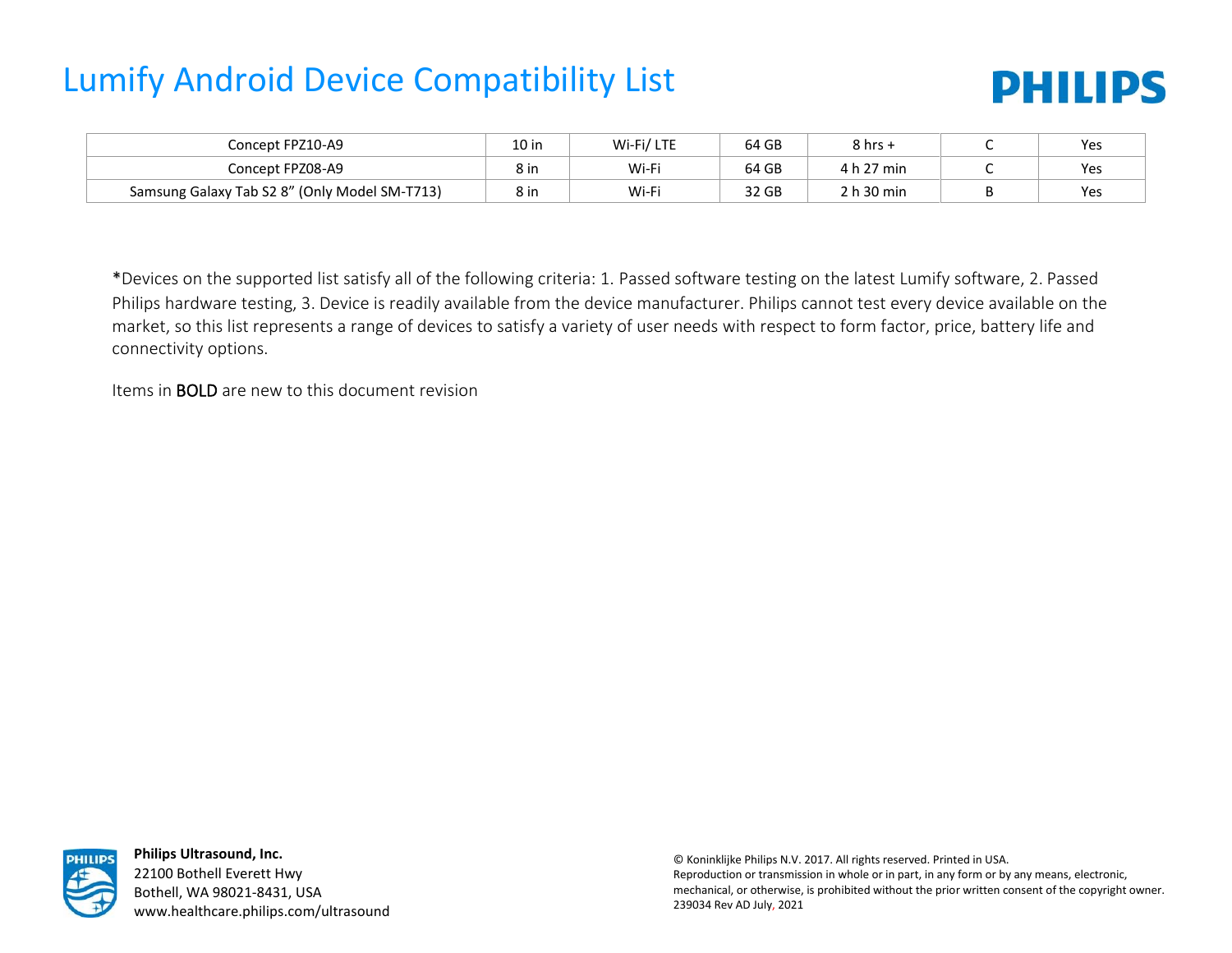

#### No Longer Supported\*\*

| <b>Device Name</b>                                         | <b>Screen</b><br><b>Size</b> | Connectivity<br><b>Options</b> | <b>Internal Storage</b> | Approximate<br><b>Continuous</b><br><b>Scan Time</b> | <b>USB Type</b> |
|------------------------------------------------------------|------------------------------|--------------------------------|-------------------------|------------------------------------------------------|-----------------|
| Samsung Galaxy Tab S4 (Model SM-T830, SM-T835,<br>SM-T837) | 10.5 in                      | Wi-Fi or Wi-<br>Fi/LTE         | 64 GB                   | 5 h 30 min                                           | $\mathsf{C}$    |
| Samsung Galaxy Tab A- 2018 (Model SM-T387)                 | 8.0 in                       | Wi-Fi/LTE                      | 32 GB                   | 3 h 29 min                                           | B               |
| Samsung Galaxy S9 (SM-G960U)                               | 5.8 in                       | Wi-Fi / LTE                    | 32 GB                   | 3 h 45 min                                           | $\mathsf{C}$    |
| Samsung Galaxy S9+ (SM-G965U)                              | 6.2 in                       | Wi-Fi / LTE                    | 64 GB                   | 4 h                                                  | $\mathsf C$     |
| Samsung Galaxy Note8 (SM-N950U)                            | 6.3 in                       | Wi-Fi / LTE                    | 64 GB                   | 3 h 30 min                                           | $\mathsf{C}$    |
| Samsung Galaxy S8 (SM-G950U)                               | 5.8 in                       | Wi-Fi / LTE                    | 32 GB                   | 3 h 30 min                                           | $\mathsf{C}$    |
| Samsung Galaxy S8+ (SM-G955U)                              | 6.2 in                       | Wi-Fi / LTE                    | 64 GB                   | 4 h                                                  | $\mathsf{C}$    |
| Samsung Galaxy Tab A - 2019 (Model SM-T510)                | 10.1 in                      | Wi-Fi                          | 64 GB                   | 4 h 37 min                                           | $\mathsf C$     |
| Samsung Galaxy Tab A w/ S-Pen (SM-P200, SM-<br>P205)       | 8.0 in                       | Wi-Fi / LTE                    | 32 GB                   | 3 h 16 min                                           | $\mathsf{C}$    |
| Samsung Galaxy Tab A -2018 (Model SM-T590, SM-<br>T595)    | 10.5 in                      | Wi-Fi/LTE                      | 32 GB                   | 3 h 38 min                                           | $\mathsf C$     |



**Philips Ultrasound, Inc.** 22100 Bothell Everett Hwy Bothell, WA 98021-8431, USA www.healthcare.philips.com/ultrasound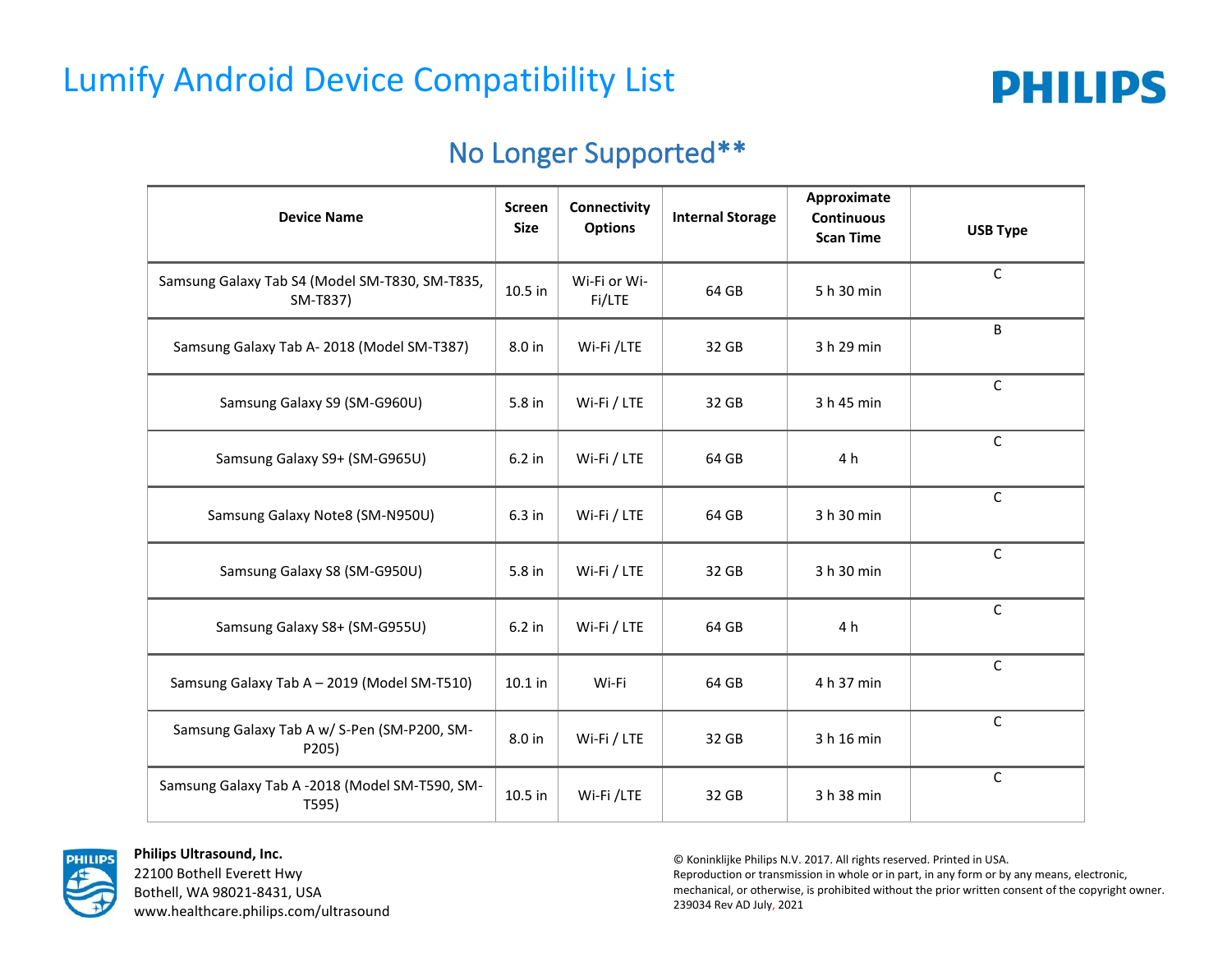

| Huawei Mediapad M5 (Model SHT-W09, SHT-AL09)<br>*removed for reason other than compatibility | 8.4 in              | Wi-Fi or Wi-<br>Fi/LTE | 64 GB        | 3 h 30 min     | C           |
|----------------------------------------------------------------------------------------------|---------------------|------------------------|--------------|----------------|-------------|
| Huawei Mediapad M3 (Model BTV-W09, BTV-DL09)<br>*removed for reason other than compatibility | 8.4 in              | Wi-Fi or Wi-<br>Fi/LTE | 32 GB        | 3 h 30 min     | B           |
| Samsung Galaxy S7 Edge (SM-G935)                                                             | 5.5 in              | Wi-Fi/LTE              | 32 GB        | 2 h 15 min     | B           |
| Samsung J7 (Model SM-J710)                                                                   | 5.5 in              | Wi-Fi/LTE              | 16 GB        | 4 h 15 min     | B           |
| Samsung Galaxy Tab S3 (Model SM-T820, SM-T825)                                               | 9.7 in              | Wi-Fi/LTE              | 32 GB        | 4 h 30 min     | $\mathsf C$ |
| Samsung Galaxy View                                                                          | 18.4 in             | Wi-Fi orWi-<br>Fi/LTE  | 32 GB        | 5 <sub>h</sub> | B           |
| Google Nexus 6 (not Nexus 6P)                                                                | 6 in                | Wi-Fi/Cellular         | 32/64 GB     | 1 h 45 min     | В           |
| Google Pixel 3a / Pixel 3a XL                                                                | $5.6$ in/<br>6.0 in | Wi-Fi / LTE            | 64 GB        | 3 h 26 min     | C           |
| Google Pixel 3/3 XL                                                                          | 5.5/<br>6.3 in      | Wi-Fi/LTE              | 64 GB        | 3 <sub>h</sub> | $\mathsf C$ |
| Google Pixel 2 / 2 XL                                                                        | 5.5<br>$/6.3$ in    | Wi-Fi/LTE              | 64 GB        | 3 <sub>h</sub> | $\mathsf C$ |
| NVIDIA SHIELD Tablet (V1)                                                                    | 8 in                | Wi-Fi                  | 16 GB        | 1 h 30 min     | B           |
| Samsung Galaxy Tab Active                                                                    | 8 in                | Wi-Fi                  | 16 GB        | 3 h 30 min     | B           |
| Samsung Galaxy Tab S                                                                         | 8.5 in              | Wi-Fi                  | 16 GB        | 2 h 15 min     | B           |
| Nvidia Shield Tablet K1                                                                      | 8 in                | Wi-Fi                  | 16 GB        | 2 h 30 min     | B           |
| Samsung Galaxy Tab S2 8" (Model SM-T710) - Not<br>Compatible with S4-1                       | 8 in                | Wi-Fi                  | 32 GB        | 2 h 30 min     | B           |
| Samsung Galaxy Tab S2 9.7" (all models)                                                      | 9.7 in              | Wi-Fi                  | 32 GB        | 3 <sub>h</sub> | B           |
| Nokia 6 (Model TA-1003)                                                                      | 5.5 in              | Wi-Fi/LTE              | 32 GB        | 2 h 30 min     | В           |
| <b>Samsung Galaxy Note5</b>                                                                  | 5.7 in              | Wi-Fi/Cellular         | 32/64/128 GB | 3 h 15 min     | B           |
| Samsung Galaxy Tab S                                                                         | 8.5 in              | Wi-Fi                  | 16 GB        | 2 h 15 min     | B           |
| Google Nexus 9                                                                               | 9 in                | Wi-Fi/LTE              | 16/32 GB     | 2 <sub>h</sub> | B           |
| Lenovo Tab4 8                                                                                | 8.0 in              | Wi-Fi / LTE            | 16 GB        | 4 h 26 min     | B           |
| Lenovo Smart Tab P10 (Model TB-X705F)                                                        | $10.1$ in           | Wi-Fi                  | 32 GB        | 4 h 53 min     | C           |
| Lenovo Smart Tab M10 (Model TB-X605F)                                                        | 10.1 in             | Wi-Fi                  | 32 GB        | 3 h 43 min     | $\mathsf C$ |



**Philips Ultrasound, Inc.** 22100 Bothell Everett Hwy Bothell, WA 98021-8431, USA www.healthcare.philips.com/ultrasound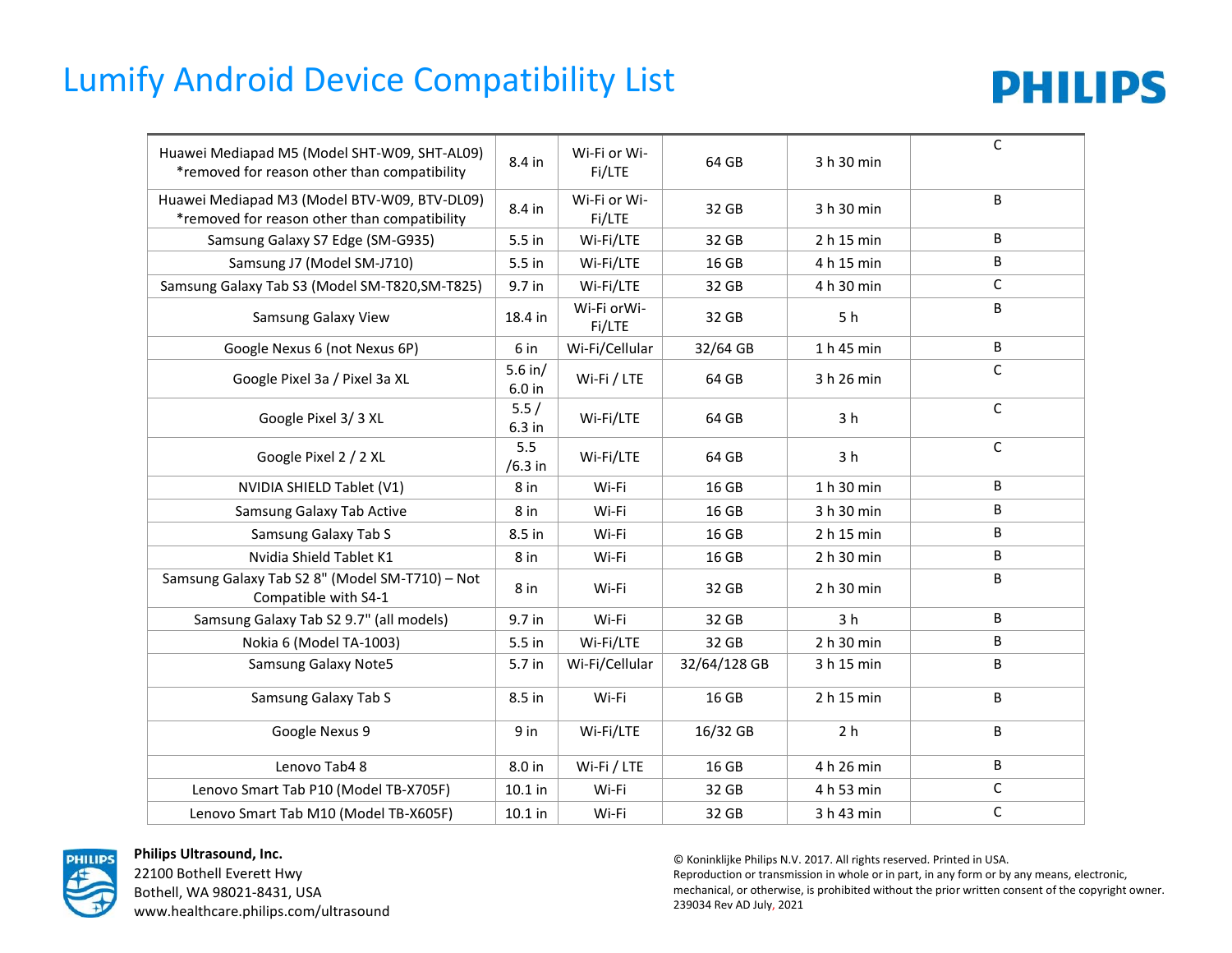

| Lenovo Yoga Tab 3 (Model YT3-850F,<br>P/N#ZA090094US)            | 8 in      | Wi-Fi     | 16 GB | 4 h        | B |
|------------------------------------------------------------------|-----------|-----------|-------|------------|---|
| Lenovo Yoga Tab 3 (Model YT3-X50F<br>P/N#ZA0H0022US, ZA0H0064US) | 10 in     | Wi-Fi     | 16 GB | 4 h        | B |
| Panasonic Toughpad FZ-A2                                         | $10.1$ in | Wi-Fi/LTE | 32 GB | 3 h 30 min |   |
| Panasonic Toughpad FZ-B2 (USB C models only)                     | 7 in      | Wi-Fi/LTE | 32 GB | 3 h 30 min |   |

\*\*The devices on this list represent devices that at one point supported the Lumify system but no longer do for one or more of the following reasons: 1. Did not pass software testing on the latest Lumify software, 2. Did not pass Philips hardware testing, or 3. Is no longer available from the manufacturer. Lumify may still run on these devices, but due to the above criteria, Philips can no longer verify Lumify compatibility

Tablet Compatibility is subject to change, and Philips reserves the right to make changes without notice. Devices listed under "No Longer Supported" are not tested for use with the current version of Lumify by Philips.



**Philips Ultrasound, Inc.** 22100 Bothell Everett Hwy Bothell, WA 98021-8431, USA www.healthcare.philips.com/ultrasound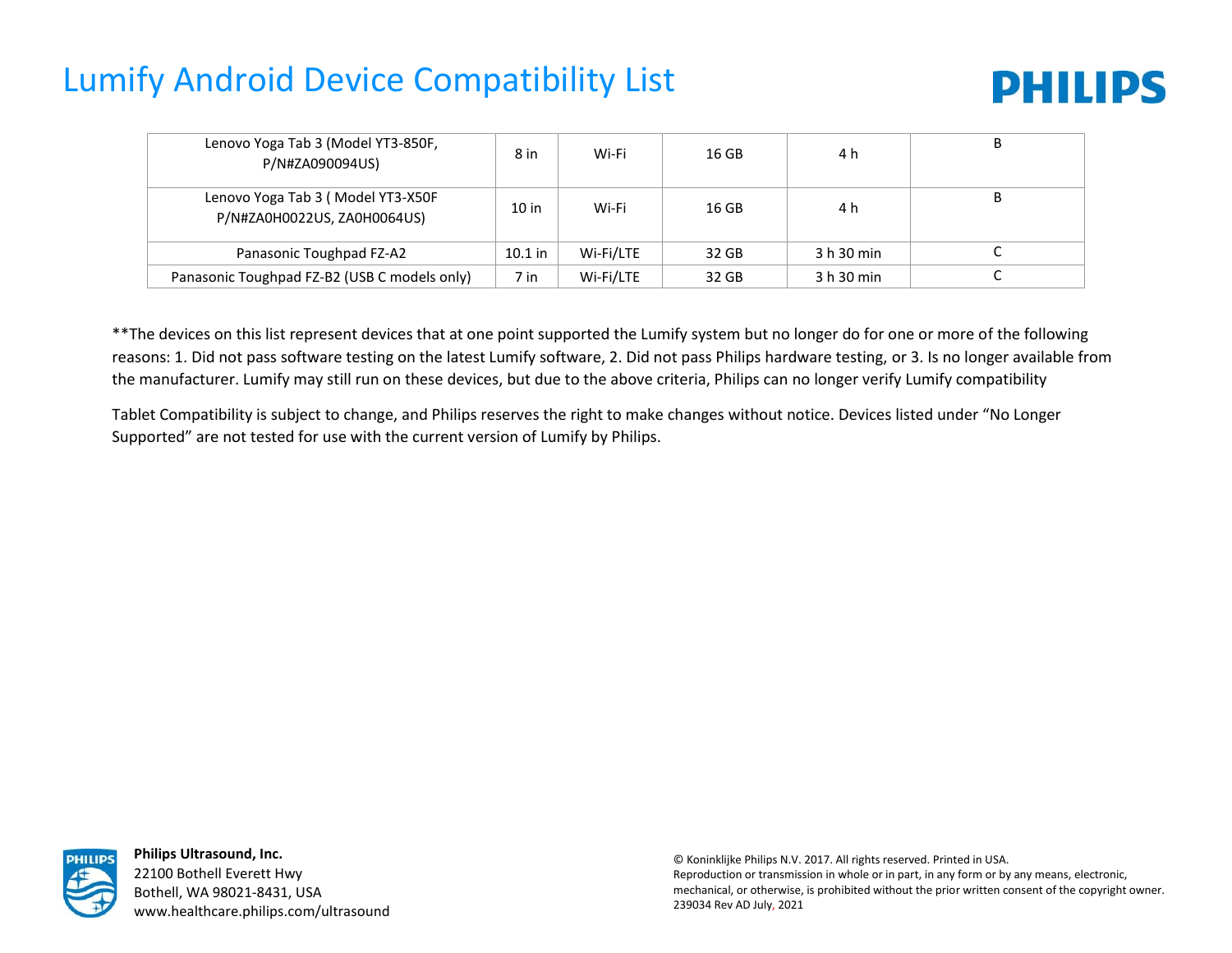

Device summary (No longer supported)

| <b>Device Name</b>                                                                                     | No longer supported reason                                                                                                                                                                                                                                                                                                                                                                                                | <b>Removed for Technical</b><br><b>Compatibility or Market</b><br>availability |
|--------------------------------------------------------------------------------------------------------|---------------------------------------------------------------------------------------------------------------------------------------------------------------------------------------------------------------------------------------------------------------------------------------------------------------------------------------------------------------------------------------------------------------------------|--------------------------------------------------------------------------------|
| Microsoft Surface Duo                                                                                  | Never qualified for use with Lumify. The device only detects the S4-1 transducer, working on<br>sending to the software team to evaluate this issue.                                                                                                                                                                                                                                                                      | Technical Compatibility - not<br>compatible                                    |
| Samsung Galaxy Tab S4<br>(Model SM-T830, SM-<br>T835, SM-T837)                                         | Removed from support due to unavailability to purchase this device as "new" we cannot<br>suggest this device as something the customer can readily purchase. The Android version is<br>older, but should work as expected until we no longer support the version of Android that is on<br>this device, then the device will not support software updates of Lumify. See google play store<br>for minimum Android version. | Market availability.                                                           |
| Samsung Galaxy Tab A<br>-2019 (Model SM-<br>T510)                                                      | No longer supported and NOT COMPATIBLE - user will need a different device. Error is<br>triggered by using superficial preset on L12-4 transducer while using slow flow function.<br>Transducer will give error message in less than 10 seconds of scanning.                                                                                                                                                              | Technical Compatibility - Not<br>compatible                                    |
| Samsung Galaxy Tab A<br>w/ S-Pen (SM-P200,<br>SM-P205)                                                 | No longer supported and NOT COMPATIBLE - user will need a different device. Error is<br>triggered by using superficial preset on L12-4 transducer while using slow flow function.<br>Transducer will give error message in less than 10 seconds of scanning.                                                                                                                                                              | Technical Compatibility - Not<br>compatible                                    |
| Samsung Galaxy Tab A<br>-2018 (Model SM-T590,<br>SM-T595)                                              | Removed from support due to unavailability to purchase this device as "new" we cannot<br>suggest this device as something the customer can readily purchase. The Android version is<br>older, but should work as expected until we no longer support the version of Android that is on<br>this device, then the device will not support software updates of Lumify. See google play store<br>for minimum Android version. | Market Availability                                                            |
| Huawei Mediapad M5<br>(Model SHT-W09, SHT-<br>AL09) *removed for<br>reason other than<br>compatibility | Removed from supported due to Huawei being on "List of Parties of Concern" by the USA<br>government, the device should function as expected, but we cannot support further software<br>development on this device.                                                                                                                                                                                                        | Market Availability - no longer<br>available in USA                            |
| Huawei Mediapad M3<br>(Model BTV-W09, BTV-<br>DL09) *removed for<br>reason other than<br>compatibility | Removed from supported due to Huawei being on "List of Parties of Concern" by the USA<br>government, the device should function as expected, but we cannot support further software<br>development on this device.                                                                                                                                                                                                        | Market Availability - no longer<br>available in USA                            |



**Philips Ultrasound, Inc.** 22100 Bothell Everett Hwy Bothell, WA 98021-8431, USA www.healthcare.philips.com/ultrasound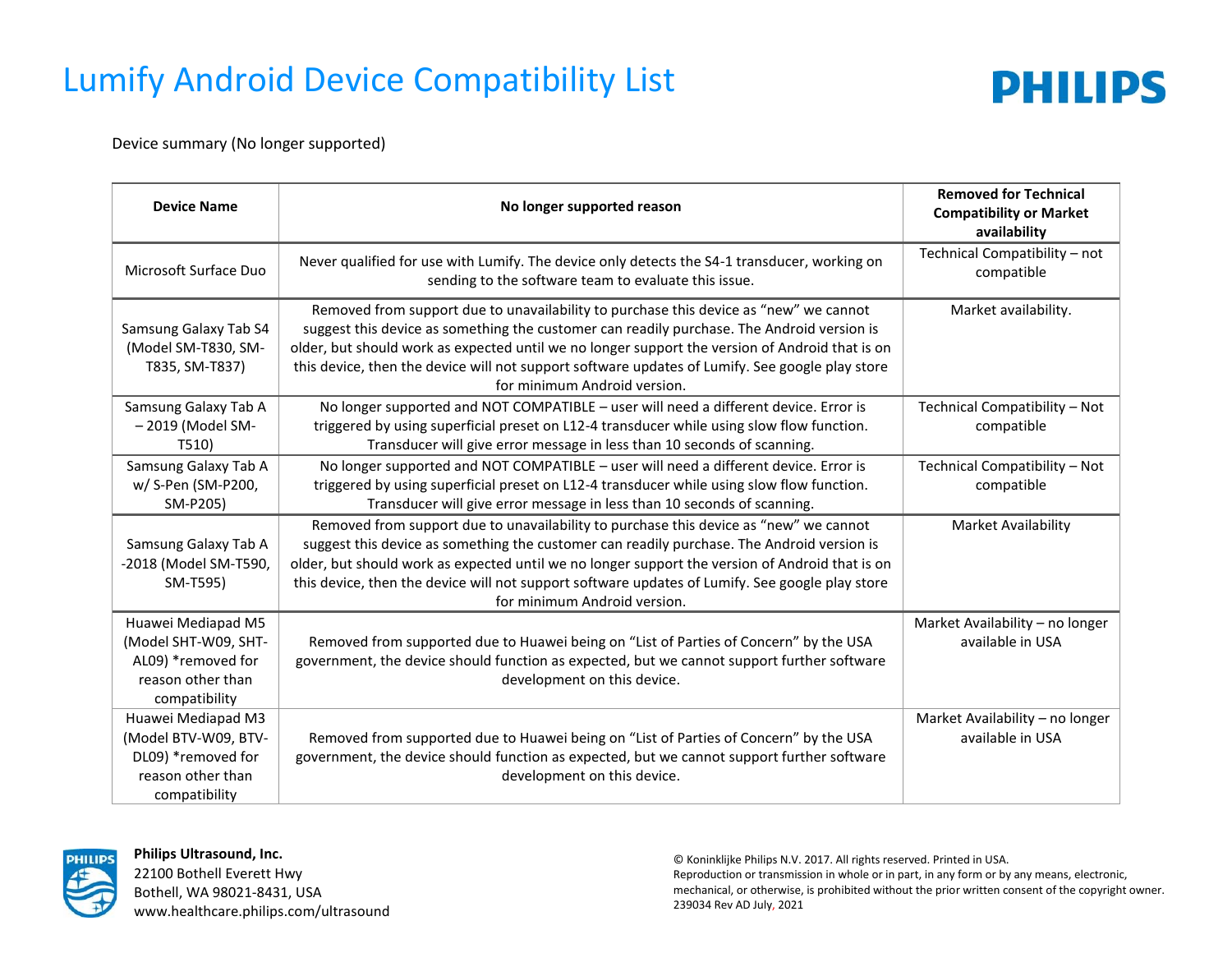

| Samsung Galaxy S10<br>(SM-G977T) 5G version          | Tested; failed output current test                                                                                                                                                                                                                                                                                                                                                                                        | Not compatible - hardware<br>issue                        |
|------------------------------------------------------|---------------------------------------------------------------------------------------------------------------------------------------------------------------------------------------------------------------------------------------------------------------------------------------------------------------------------------------------------------------------------------------------------------------------------|-----------------------------------------------------------|
| Samsung Galaxy Tab A<br>8 (SM-T290)                  | Tested; failed output current test                                                                                                                                                                                                                                                                                                                                                                                        | Not compatible - hardware<br>issue                        |
| Samsung Galaxy S7<br>Edge (SM-G935)                  | Removed from support due to unavailability to purchase this device as "new" we cannot<br>suggest this device as something the customer can readily purchase. The Android version is<br>older, but should work as expected until we no longer support the version of Android that is on<br>this device, then the device will not support software updates of Lumify. See google play store<br>for minimum Android version. | Market Availability                                       |
| Samsung J7 (Model<br>SM-J710)                        | Removed from support due to unavailability to purchase this device as "new" we cannot<br>suggest this device as something the customer can readily purchase. The Android version is<br>older, but should work as expected until we no longer support the version of Android that is on<br>this device, then the device will not support software updates of Lumify. See google play store<br>for minimum Android version. | Market Availability                                       |
| Samsung Galaxy Tab S3<br>(Model SM-T820,SM-<br>T825) | Exhibits freezing behavior, No longer supported and NOT COMPATIBLE - user will need a<br>different device                                                                                                                                                                                                                                                                                                                 | <b>Technical Compatibility and</b><br>Market Availability |
| Samsung Galaxy View                                  | Removed from support due to unavailability to purchase this device as "new" we cannot<br>suggest this device as something the customer can readily purchase. The Android version is<br>older, but should work as expected until we no longer support the version of Android that is on<br>this device, then the device will not support software updates of Lumify. See google play store<br>for minimum Android version. | Market Availability                                       |
| Google Nexus 6 (not<br>Nexus 6P)                     | Removed from support due to unavailability to purchase this device as "new" we cannot<br>suggest this device as something the customer can readily purchase. The Android version is<br>older, but should work as expected until we no longer support the version of Android that is on<br>this device, then the device will not support software updates of Lumify. See google play store<br>for minimum Android version. | Market Availability                                       |
| Google Pixel 3A                                      | Removed from support due to unavailability to purchase this device as "new" we cannot<br>suggest this device as something the customer can readily purchase. The Android version is<br>older, but should work as expected until we no longer support the version of Android that is on<br>this device, then the device will not support software updates of Lumify. See google play store<br>for minimum Android version. | Market Availability                                       |
| Google Pixel 3/3 XL                                  | Removed from support due to unavailability to purchase this device as "new" we cannot<br>suggest this device as something the customer can readily purchase. The Android version is<br>older, but should work as expected until we no longer support the version of Android that is on                                                                                                                                    | Market Availability                                       |



**Philips Ultrasound, Inc.** 22100 Bothell Everett Hwy Bothell, WA 98021-8431, USA www.healthcare.philips.com/ultrasound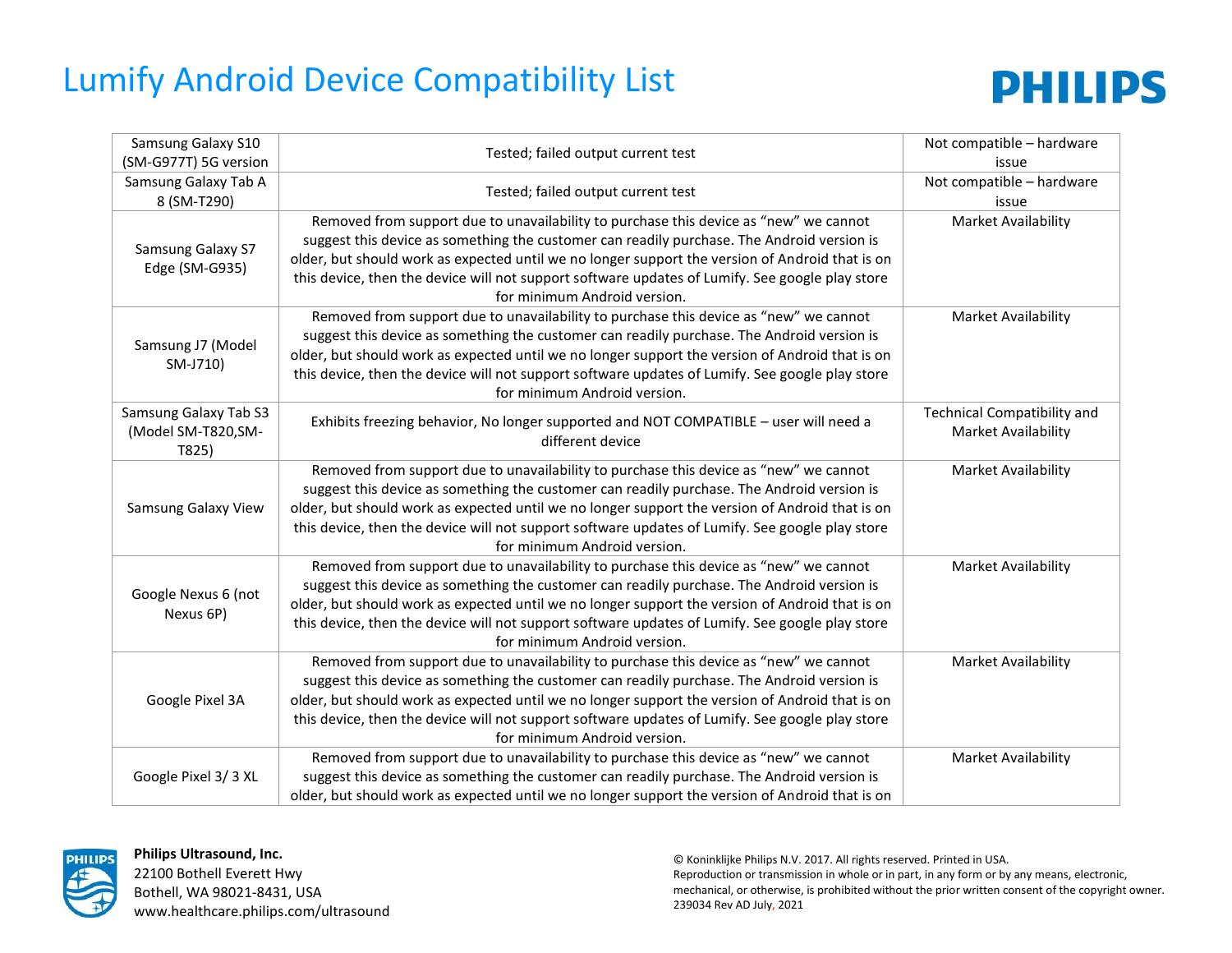

|                         | this device, then the device will not support software updates of Lumify. See google play store |                                 |
|-------------------------|-------------------------------------------------------------------------------------------------|---------------------------------|
|                         | for minimum Android version.                                                                    |                                 |
|                         | Removed from support due to unavailability to purchase this device as "new" we cannot           | Market Availability             |
|                         | suggest this device as something the customer can readily purchase. The Android version is      |                                 |
| Google Pixel 2 / 2 XL   | older, but should work as expected until we no longer support the version of Android that is on |                                 |
|                         | this device, then the device will not support software updates of Lumify. See google play store |                                 |
|                         | for minimum Android version.                                                                    |                                 |
|                         | Removed from support due to unavailability to purchase this device as "new" we cannot           | Market Availability             |
| NVIDIA SHIELD Tablet    | suggest this device as something the customer can readily purchase. The Android version is      |                                 |
| (V1)                    | older, but should work as expected until we no longer support the version of Android that is on |                                 |
|                         | this device, then the device will not support software updates of Lumify. See google play store |                                 |
|                         | for minimum Android version.                                                                    |                                 |
| Samsung Galaxy Tab      | Not supported and NOT COMPATIBLE - implementation of USB 2.0 on device does not power           | Technical Compatibility - NOT   |
| Active                  | Lumify in a steady state.                                                                       | <b>COMPATIBLE</b>               |
|                         | Removed from support due to unavailability to purchase this device as "new" we cannot           | Market Availability             |
|                         | suggest this device as something the customer can readily purchase. The Android version is      |                                 |
| Samsung Galaxy Tab S    | older, but should work as expected until we no longer support the version of Android that is on |                                 |
|                         | this device, then the device will not support software updates of Lumify. See google play store |                                 |
|                         | for minimum Android version.                                                                    |                                 |
|                         | Removed from support due to unavailability to purchase this device as "new" we cannot           | Market Availability             |
|                         | suggest this device as something the customer can readily purchase. The Android version is      |                                 |
| Nvidia Shield Tablet K1 | older, but should work as expected until we no longer support the version of Android that is on |                                 |
|                         | this device, then the device will not support software updates of Lumify. See google play store |                                 |
|                         | for minimum Android version. In Addition there is a device recall fo                            |                                 |
| Samsung Galaxy Tab S2   | PLEASE NOTE: there is a distinction on the model number here. The model name is Samsung         | Device Compatibility issue with |
| 8" (Model SM-T710) -    | Galaxy Tab S2, but the model number is SM-T710, it is NOT COMPATIBLE due to specific issues     | S4-1 Transducer only. Also      |
| Not Compatible with     | with the S4-1 transducer. It must be determined what Model number the customer has. On          | Market availability             |
| $S4-1$                  | device - go to settings then click on "about" and the model number should be displayed.         |                                 |
|                         | Removed from support due to unavailability to purchase this device as "new" we cannot           | Market Availability             |
| Samsung Galaxy Tab S2   | suggest this device as something the customer can readily purchase. The Android version is      |                                 |
| 9.7" (all models)       | older, but should work as expected until we no longer support the version of Android that is on |                                 |
|                         | this device, then the device will not support software updates of Lumify. See google play store |                                 |
|                         | for minimum Android version.                                                                    |                                 |
| Nokia 6 (Model TA-      | Removed from support due to unavailability to purchase this device as "new" we cannot           | Market Availability             |
| 1003)                   | suggest this device as something the customer can readily purchase. The Android version is      |                                 |
|                         | older, but should work as expected until we no longer support the version of Android that is on |                                 |



**Philips Ultrasound, Inc.** 22100 Bothell Everett Hwy Bothell, WA 98021-8431, USA www.healthcare.philips.com/ultrasound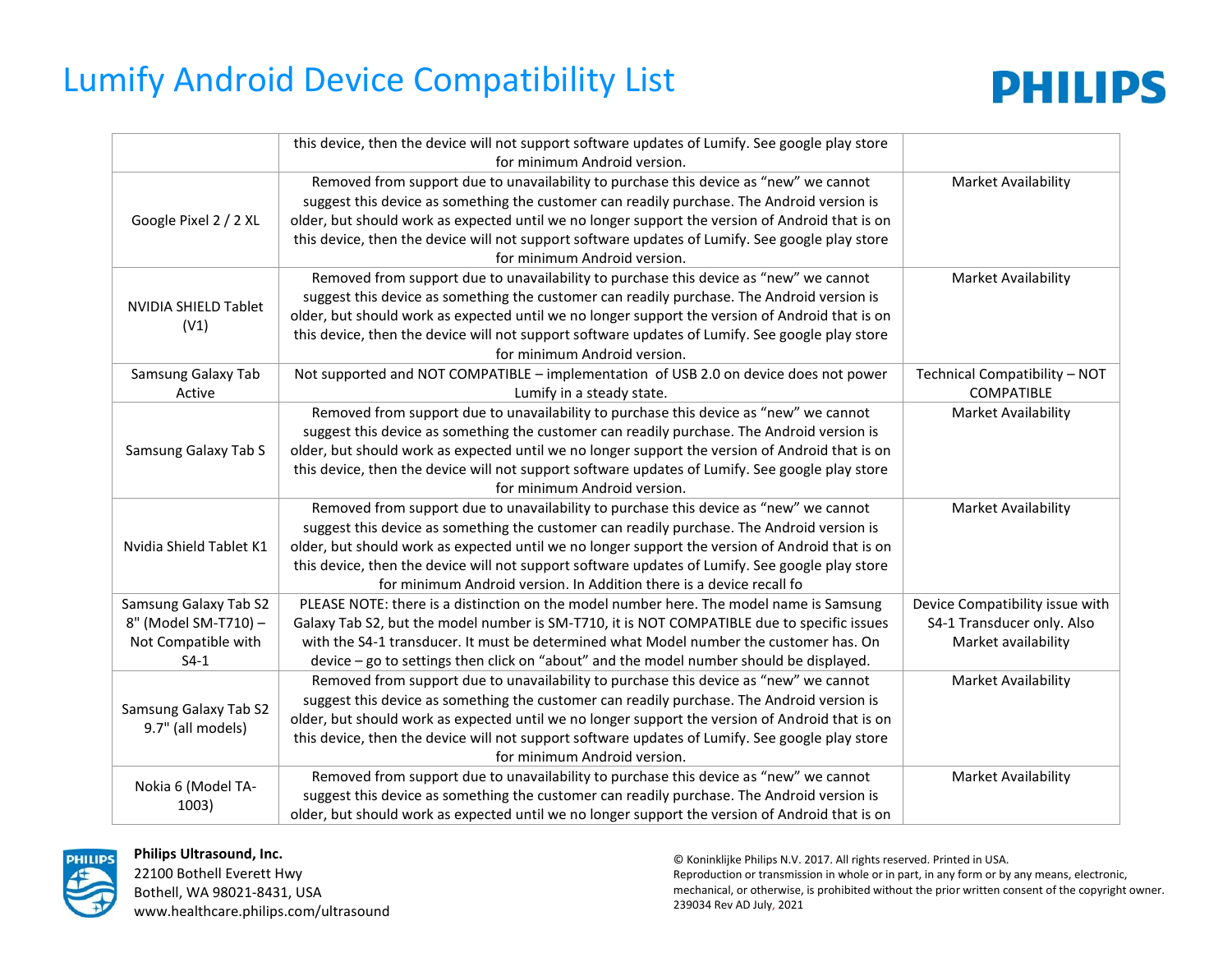

|                                                                         | this device, then the device will not support software updates of Lumify. See google play store<br>for minimum Android version.                                                                                                                                                                                                                                                                                           |                                                    |
|-------------------------------------------------------------------------|---------------------------------------------------------------------------------------------------------------------------------------------------------------------------------------------------------------------------------------------------------------------------------------------------------------------------------------------------------------------------------------------------------------------------|----------------------------------------------------|
| <b>Samsung Galaxy Note5</b>                                             | Removed from support due to unavailability to purchase this device as "new" we cannot<br>suggest this device as something the customer can readily purchase. The Android version is<br>older, but should work as expected until we no longer support the version of Android that is on<br>this device, then the device will not support software updates of Lumify. See google play store<br>for minimum Android version. | Market Availability                                |
| Google Nexus 9                                                          | Removed from support due to unavailability to purchase this device as "new" we cannot<br>suggest this device as something the customer can readily purchase. The Android version is<br>older, but should work as expected until we no longer support the version of Android that is on<br>this device, then the device will not support software updates of Lumify. See google play store<br>for minimum Android version. | Market Availability                                |
| Lenovo Tab4 8                                                           | Removed from support due to unavailability to purchase this device as "new" we cannot<br>suggest this device as something the customer can readily purchase. The Android version is<br>older, but should work as expected until we no longer support the version of Android that is on<br>this device, then the device will not support software updates of Lumify. See google play store<br>for minimum Android version. | Market Availability                                |
| Lenovo Smart Tab P10<br>(Model TB-X705F)                                | Exhibits freezing behavior, No longer supported and NOT COMPATIBLE - user will need a<br>different device                                                                                                                                                                                                                                                                                                                 | Technical Compatibility - NOT<br>COMPATIBLE        |
| Lenovo Smart Tab M10<br>(Model TB-X605F)                                | Exhibits freezing behavior, No longer supported and NOT COMPATIBLE - user will need a<br>different device                                                                                                                                                                                                                                                                                                                 | Technical Compatibility - NOT<br>COMPATIBLE        |
| Lenovo Yoga Tab 3<br>(Model YT3-850F,<br>P/N#ZA090094US)                | Exhibits freezing behavior, No longer supported and NOT COMPATIBLE - user will need a<br>different device                                                                                                                                                                                                                                                                                                                 | Technical Compatibility - NOT<br>COMPATIBLE        |
| Lenovo Yoga Tab 3 (<br>Model YT3-X50F<br>P/N#ZA0H0022US,<br>ZA0H0064US) | Exhibits freezing behavior, No longer supported and NOT COMPATIBLE - user will need a<br>different device                                                                                                                                                                                                                                                                                                                 | Technical Compatibility - NOT<br><b>COMPATIBLE</b> |
| Samsung Galaxy Tab A<br>(2019) Model SM-T290                            | Tested; failed output current test                                                                                                                                                                                                                                                                                                                                                                                        | Not Compatible - hardware<br>issue                 |
| Samsung Galaxy S10<br>5G version (SM-G977)                              | Tested; failed scanning time test                                                                                                                                                                                                                                                                                                                                                                                         | Not compatible - software<br>issue                 |



**Philips Ultrasound, Inc.**

22100 Bothell Everett Hwy Bothell, WA 98021-8431, USA www.healthcare.philips.com/ultrasound